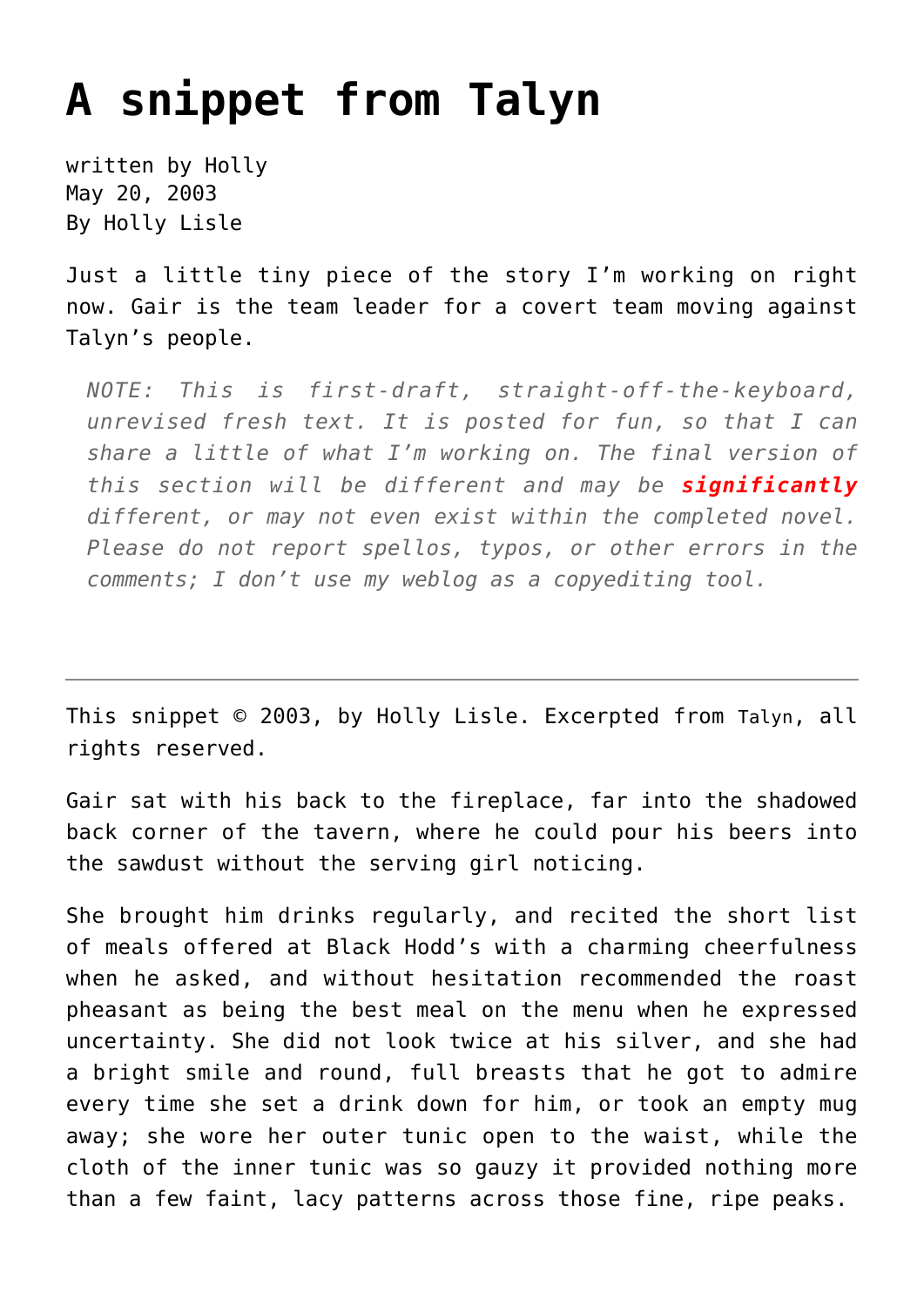At one point, while the evening was still young, she settled into the bench across from him and said, "You're all alone. Have you no friends to come and keep you company?"

"I'm traveling," he said. "All my friends are in Lodestaak."

"You are a long way from home, then. You must be here for the Alltaak Hend."

"No." He sighed. "Merely inconvenienced by it."

It took her an instant to work her way through that. "You had a hard time finding a room, then."

"I bought myself space on the floor under the eaves here, tucked in with half a dozen men who will no doubt snore and kick," he said, laughing a little, "and when I wake I fear it will be to find my face in some stranger's unwashed armpit. Meanwhile, my horse is roofless in the common corral, left to fend for himself, but I think, looking around at my probable floormates here, that I would trade places with him."

She nodded wisely. "I thought you neither old enough or fat enough to be a taaklord." She'd touched his shoulder and whispered in his ear, "Nor rude enough; you have not once pinched me or offered to pay me for my services." She frowned at that, and he realized that she was not a whore; the serving girls in the Republic usually were. "I have a room and a bed at the boarding house. We're not actually permitted to have guests at night, but if you were very quiet and left after the housemistress left for market in the morning, you could share with me. Some of your would-be roommates are very drunk already and have been mixing their beer with house wine; I do not envy you their company. Besides, I don't think I snore, and I do wash my armpits." She gave him a little wink and had the grace to blush.

His regret was genuine when he said, "If I did not have to be on the road before the sun rose in the morning, I could not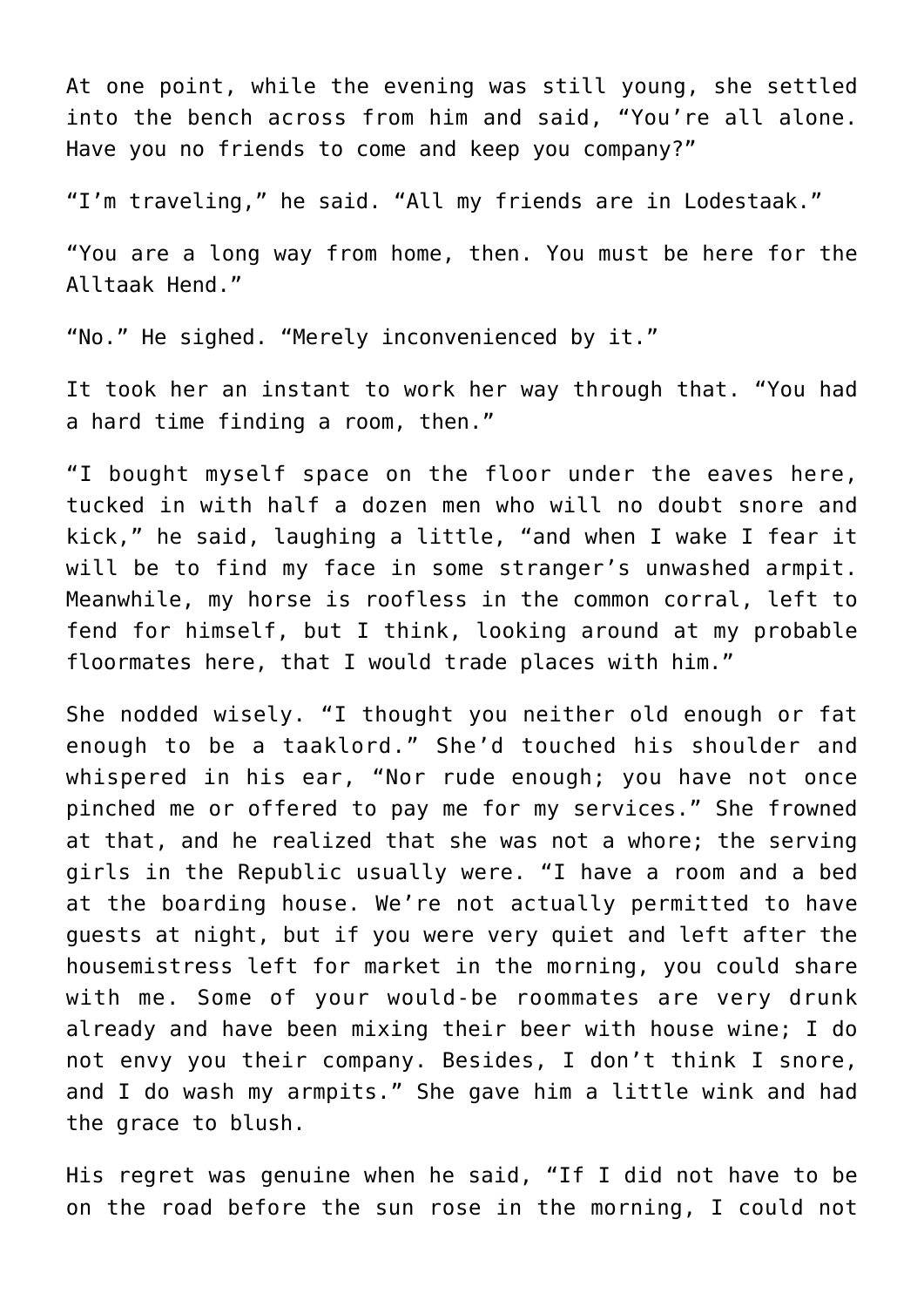say no. In my whole journey, no one so pretty has been so kind."

She smiled as she rose and cleared away his meal. "If you change your mind, only let me know before I leave."

So she would not be making the same offer to anyone else.

He was sorely tempted. He was not certain if she was offering just her bed, or if she had included her body in her invitation, but even if it was just the former, he had not enjoyed the pleasure of a woman in his bed in long months. For that matter, he had not enjoyed a bed in that same time. Mostly he'd had his camp cot and his bedroll, and sometimes just the hard ground.

And she was so round, and so sweet.

He bit the inside of his lip; letting his mind wander over the imagined hills and valleys of her sleek young body would not help him get through the night, and taking his mind off of his mission would not let him get back to the Republic, to women who were equally succulent but not enemies to his nation and his cause.

He sighed, welcoming the distraction of a group of five men who strolled into Black Hodd's as if it and everyone in it belonged to them.

They wore black. Black silk, black linen, black embroidered wool, black round-domed hats and black cloaks, black overshirts and full pantaloons, shiny black riding boots with tall heels and silver-capped toes.

Feegash.

Gair's lip curled in loathing, an involuntary reaction that he saw echoed on the faces of many in the bar.

He would say this for the barbarian Tonks; they were good